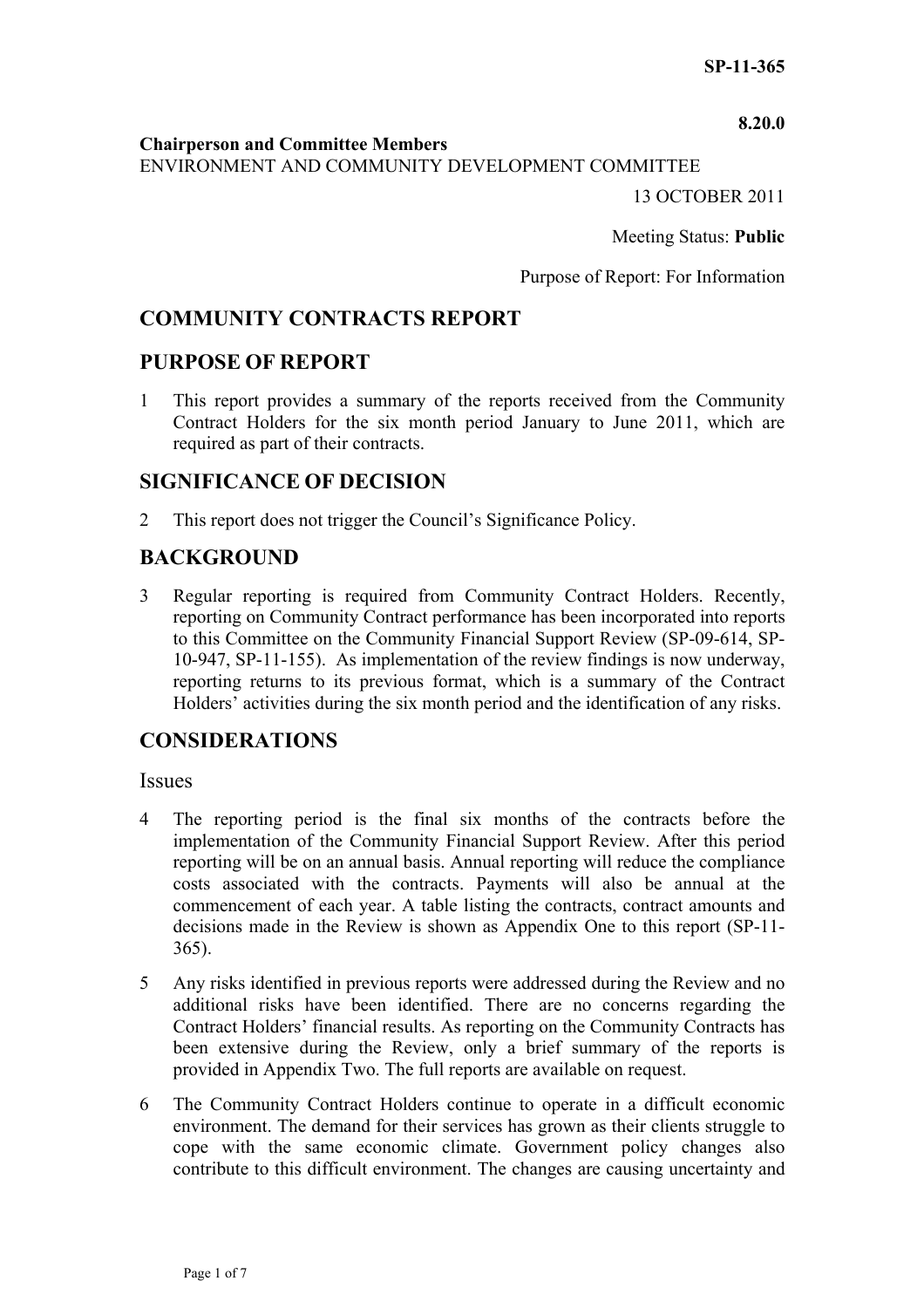stress. One Contract Holder, the Kāpiti Health Group Trust has been wound up as a result of a Capital & Coast District Health Board decision to discontinue funding.

# Financial Considerations

7 There are no financial considerations as a result of this report.

## Legal Considerations

8 There are no legal considerations.

## Delegation

9 The Environment and Community Development Committee has delegated authority to consider this matter. Reference Section B.1 of the Governance Structure which reads:

> *7.8 Grants Funding and Contracts for Service 'Authority to receive and approve (as required) annual reports, budgets and plans from organisations funded by the Council through grants funding and contracts for service.'*

## Consultation

10 There has been close consultation throughout the period with the Community Contract holders.

## Policy Implications

11 There are no policy implications arising from this report.

## Tāngata Whenua Considerations

12 There are no considerations arising from this report.

## Publicity Considerations

13 There are no publicity considerations for the Council related to this report. Each organisation is responsible for its own publicity.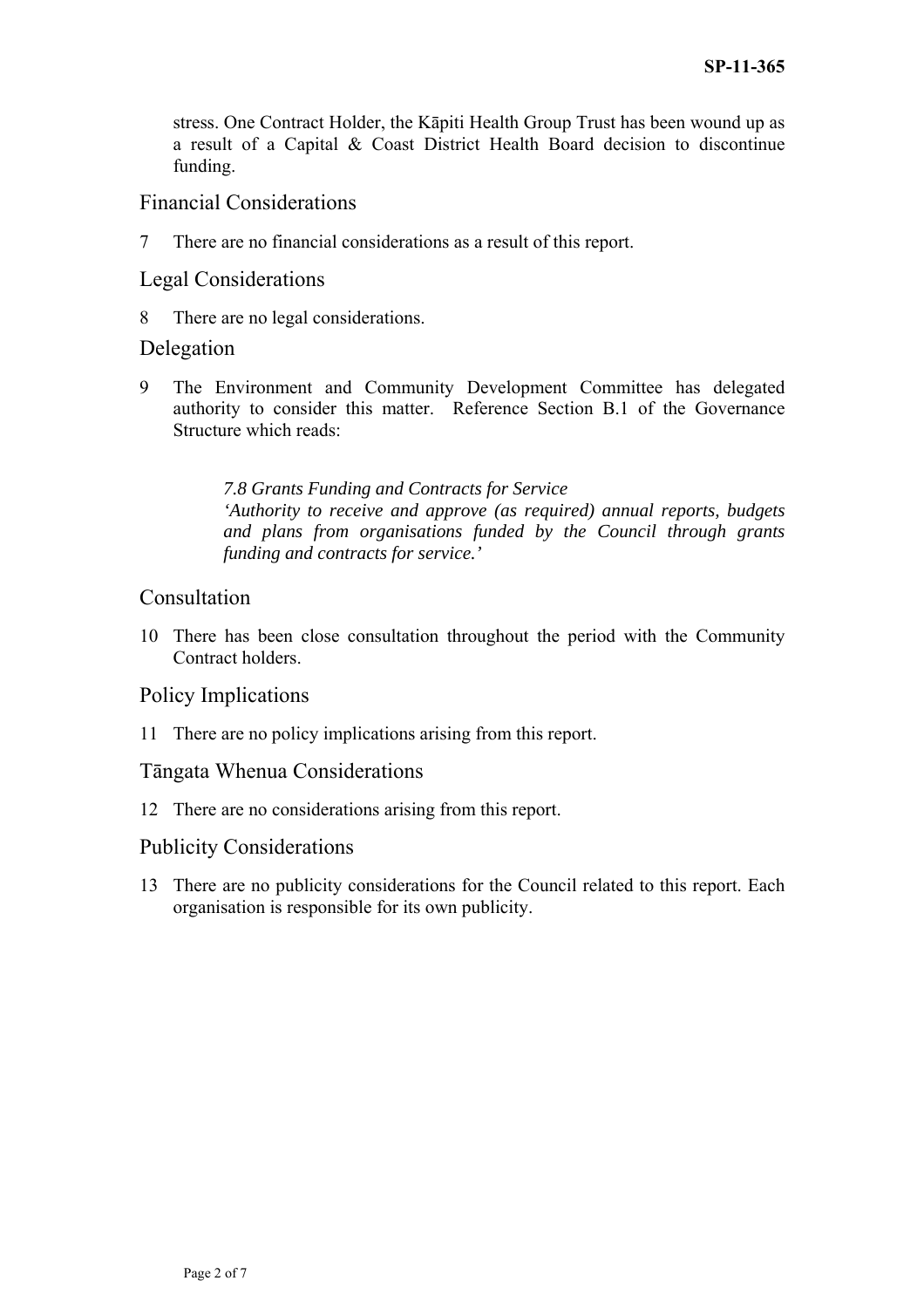# **RECOMMENDATIONS**

14 The Committee notes the report on performance by Community Contract holders, as set out in Appendix Two of this report SP-11-365.

**Report prepared by:** Approved for submission by:

Sam Hutcheson Gael Ferguson

**Social Wellbeing Advisor Group Manager, Strategy and Partnerships** 

### **ATTACHMENTS:**

| Appendix One: | <b>Contract Funding Levels</b>             |
|---------------|--------------------------------------------|
| Appendix Two: | <b>Community Contract Report Summaries</b> |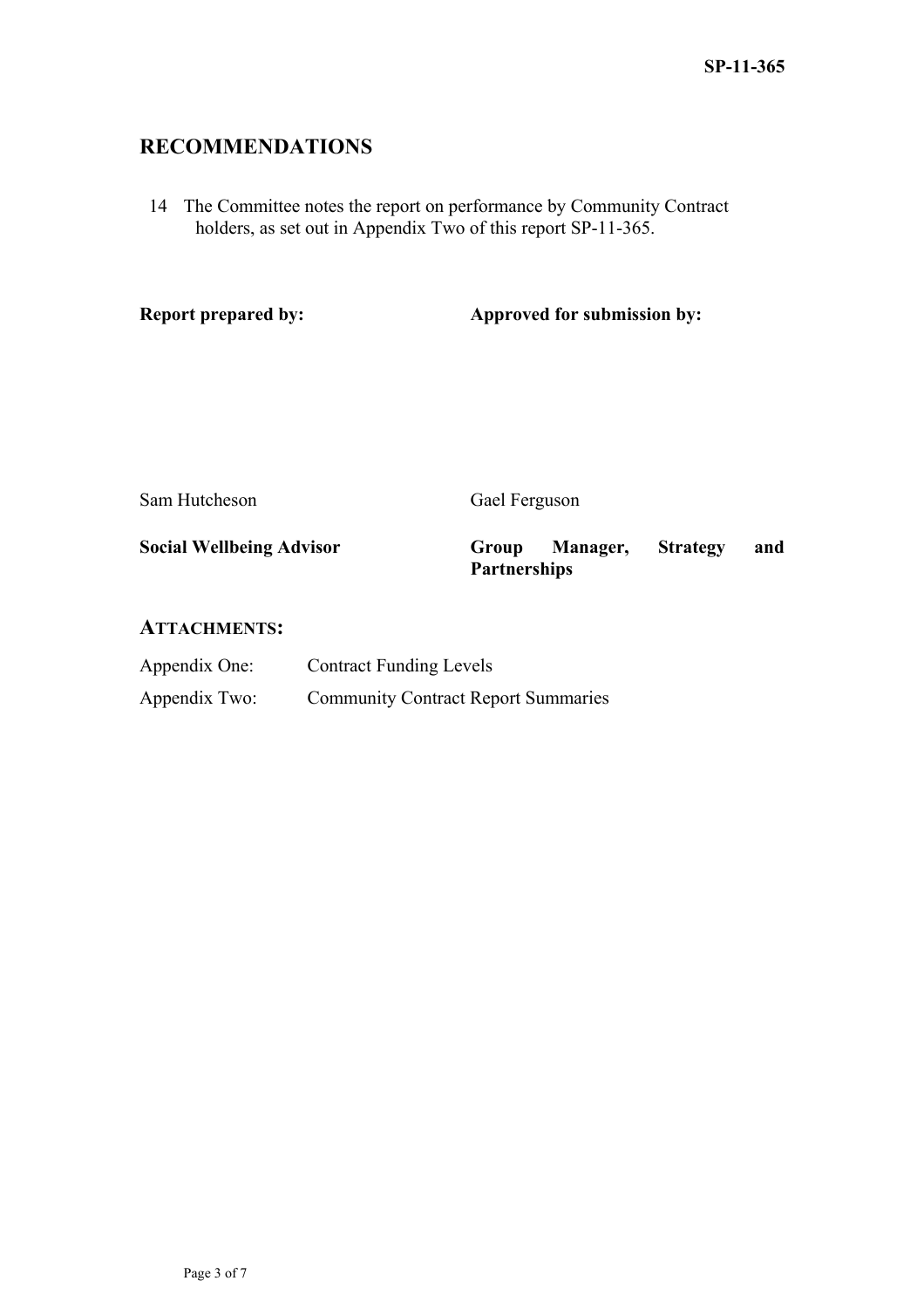# **Appendix One**

# **Contract Funding Levels**

| External Agency/Partner                               | Funding<br>Contract from 1 July 10 | <b>Community Financial Support</b><br><b>Review Outcome</b><br>From 1 July 2011                                              |
|-------------------------------------------------------|------------------------------------|------------------------------------------------------------------------------------------------------------------------------|
| Citizens Advice Bureau<br>Kāpiti                      | \$11,687.00                        | Core service contract – initial 4<br>year contract and then ongoing<br>3 year contracts                                      |
| Citizens Advice Bureau<br>Ōtaki                       | \$11,687.00                        | Core service contract – initial 4<br>year contract and then ongoing<br>3 year contracts                                      |
| Kāpiti Community Centre<br>Inc                        | \$27,125.00                        | Core service contract – initial 4<br>year contract and then ongoing<br>3 year contracts                                      |
| Surf Life Saving Ōtaki                                | \$17,313.90                        | Core service contract – initial 4<br>year contract and then ongoing<br>3 year contracts                                      |
| Surf Life Saving<br>Wellington                        | \$17,313.90                        | Core service contract - initial 4<br>year contract and then ongoing<br>3 year contracts                                      |
| Disability Information &<br>Equipment Centre - Kāpiti | \$28,624.60                        | Priority service contract $-4$<br>year contract                                                                              |
| Kāpiti Emergency Medical<br><b>Services Trust</b>     | \$16,326.32                        | Priority service contract $-4$<br>year contract                                                                              |
| Kāpiti Health Group Trust                             | \$11,388.30                        | Priority service contract<br>decision-no contract<br>negotiated as Trust now<br>disestablished as a result of<br>funding cut |
| Kāpiti Safer Community<br>Trust                       | \$80,942.40                        | Refocused priority service<br>$contract - 1 year$ negotiated, 3<br>year contract currently under<br>development              |
| Sport Wellington                                      | \$57,783.00                        | Discontinue contract, one-off<br>\$5,000 towards project                                                                     |
| Youth Development Trust<br>Wellington                 | \$11,255.00                        | Short term contract ending 31<br>December 2011, then<br>discontinued                                                         |
| Volunteer Kāpiti                                      | \$10,000.00                        | \$25,000 1 year contract                                                                                                     |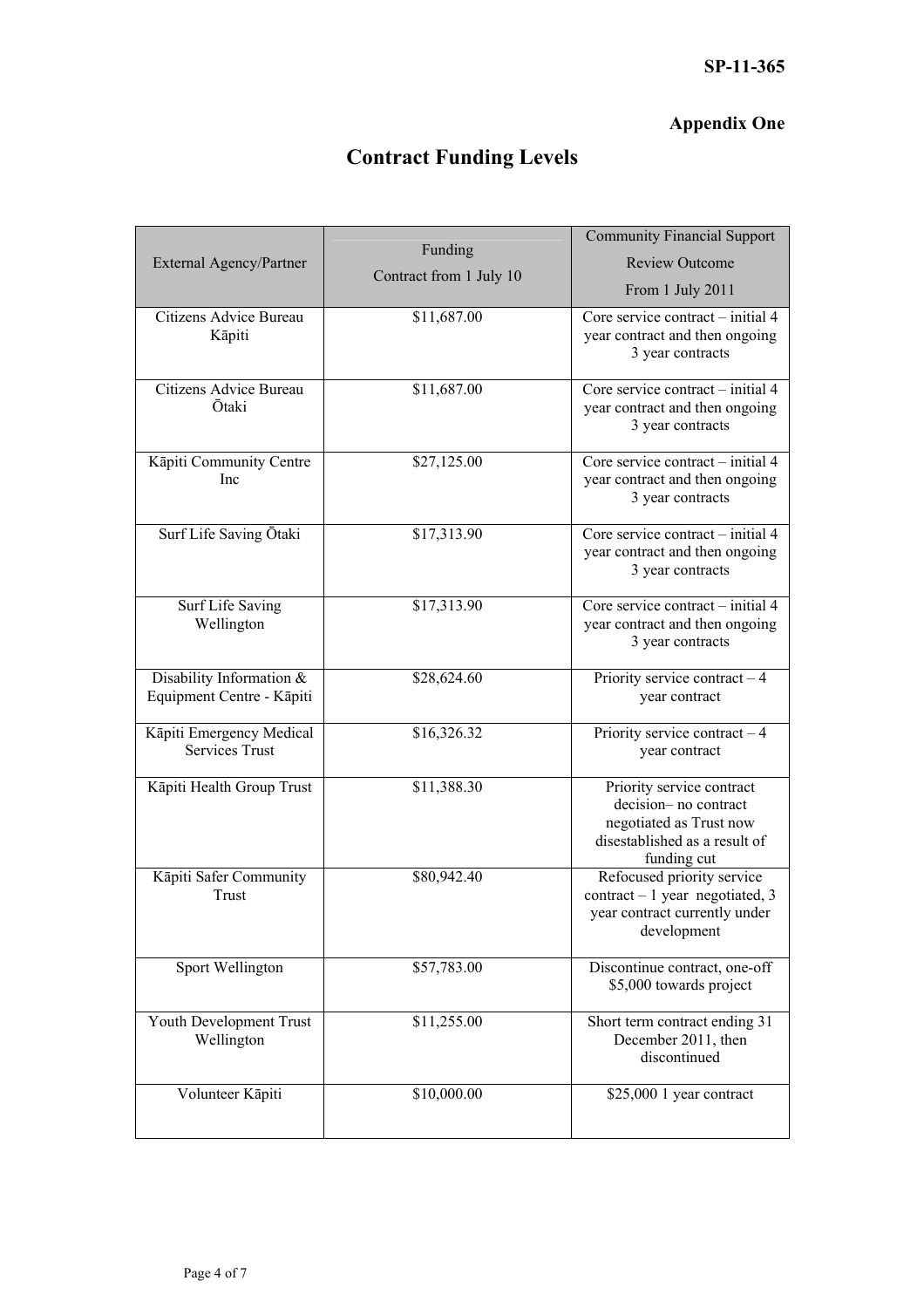## **Appendix Two**

# **Community Contract Report Summaries January to June 2011**

### **Citizens Advice Bureau Kāpiti**

The Kāpiti Bureau reports a very smooth transition to the new Cabnet database system. This provides a much improved search engine but as classifications of enquiries have changed, it makes it difficult to compare statistics with previous years in the short term. The Chair reports that it has been a very positive year, with strong levels of enquiries and good demand for the free legal advice service. Monthly training sessions for volunteers continue to support a high level of service. All Bureaux are on a three yearly external review cycle, the Kāpiti Bureau will have their external review in November 2011.

### **Citizens Advice Bureau Ōtaki**

The queries continue to increase in complexity and in the amount of time that each one requires. The Bureau completed its annual self review in May/June, which followed its very good report from its external review last year. The CABNZ website was launched in September 2010 and was the culmination of a lot of work nationally which included significant contributions from the Ōtaki Bureau. John Britton has been appointed to the CABNZ National Board for the period 2010-2012. The volunteer workforce is in great heart and is the life blood of both Bureaux.

### **Disability Information & Equipment Centre - Kāpiti**

The Centre has a very strong volunteer base, which together with paid staff, continues to provide information and equipment to the community. In addition, they have increased their leadership role by taking on the Grapevine Newsletter which the Kāpiti Health Group Trust could no longer continue. The volunteer work experience provides a great springboard for those living with disabilities to move into the paid workforce, with one volunteer joining the paid staff of the Centre and another finding other employment.

## **Te Newhanga Kāpiti Community Centre Inc**

The Management Team reports that the Centre continues to run very smoothly. There are now two volunteer workers. The Centre now has a web site and runs the Pānui – the e-newsletter, previously run by the Council. The larger areas in the Centre have been re-carpeted as part of the normal Council maintenance cycle. The Centre made its first application to Lotteries and received \$10,000, and intends to apply annually.

### **Kāpiti Emergency Medical Service Trust**

The EMS contract with Capital & Coast DHB was renewed for another year. EMS continues to work alongside Wellington Free Ambulance to provide emergency care attendance. Chris Lane reports that recently he has been very busy with on average one to two callouts every 24 hours.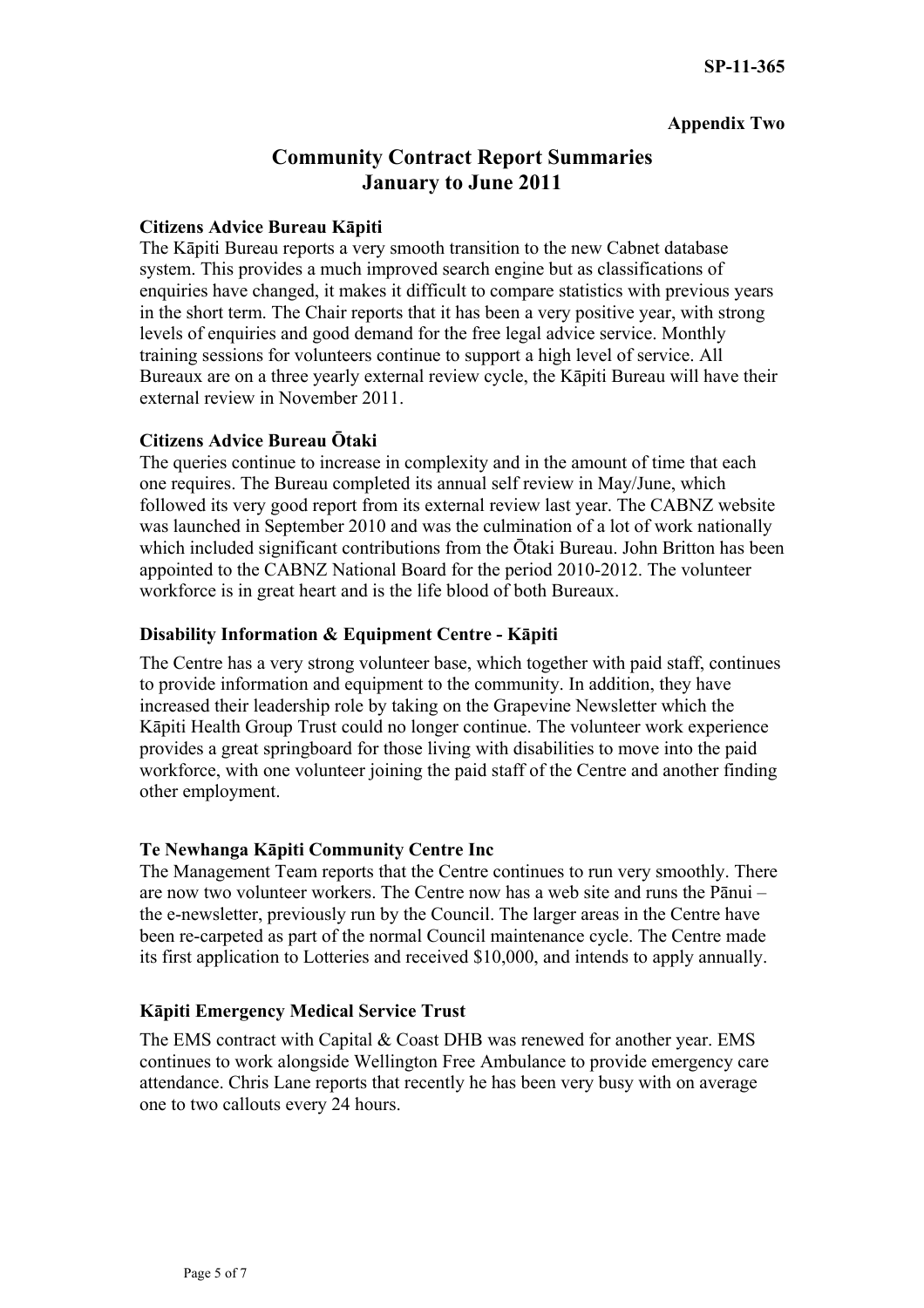### **Kāpiti Health Group Trust**

The Kāpiti Health Group Trust was wound up during this period as a result of their primary funder (CCDHB) discontinuing funding. The Trust provided information and advocacy services to and for the community, but also focused on trying to ensure that vital aspects of their role continue for the District. The Council has expressed concern about the loss of this service and the impact on the District. The Trust provided a number of services; of particular importance was their support for the Kāpiti Community Transport Shuttle, for the Kāpiti Coast Health Services Website, the Community Forums for the public on issues and services of interest, and the advocacy provided on issues of concern to the District. There will be further discussion about the impacts of the loss of the Trust for the District and the Council in a future report.

### **Kāpiti Safer Community Trust**

The Trust received 72 referrals for their Family Support Service; the numbers appear to be relatively stable over the last 3 years. The Trust continues to deliver numbers of cases above the number contracted to provide. In addition, the Trust noted a rising trend in the numbers of children in the Strengthening Families process with mental health issues. The 'Am I OK' Programme which is being run in primary schools with children showing signs of behavioural issues and helps the children develop skills to deal with anger is showing good results. The Trust continues to support Neighbourhood Support and has also held the Kāpiti Expo in March. Interest was high in emergency services with people's minds on the earthquakes.

### **Sport Wellington**

In their report, Sport Wellington outlined the services that they have provided to Kāpiti; a mixture of those which they will continue to be responsible for and those that were targeted by the contract. They reported on membership and participation trends, support for clubs and organisations, and Active Schools. The Water Safety Project, to increase swim training capacity at primary schools, has been effective. Over the period, Sport Wellington Kāpiti supported a number of exciting events/initiatives, including the opening of Whareroa Farm, the Big Bang Adventure Trust, the Rest Home Games. The Sports House was managed during the period and subsequently wound up. A range of communication tools were employed, including the e-newsletter Sport Connector and Active in Kāpiti. Two sport and recreation forums were held in November and May.

### **Surf Life Saving Ōtaki**

Both Patrols in the District provide a very valued service promoting safe enjoyment of our beaches. Volunteer patrols are provided by both Ōtaki and Paekākāriki Clubs on the weekends from December to the end of March. The funds provided by the Council are towards the 30 day, Monday to Friday service during the peak summer holiday period. In Ōtaki over this period, there were 6 rescues and 491 preventative actions, the guards also administered first aid as required. The patrol provides healthy and constructive employment opportunities for suitably experienced and trained people in the District. Separate to the service which Ōtaki Surf Life Saving is contracted to provide, they have raised the issue of access to the pool for training and will come back to the Council on this matter.